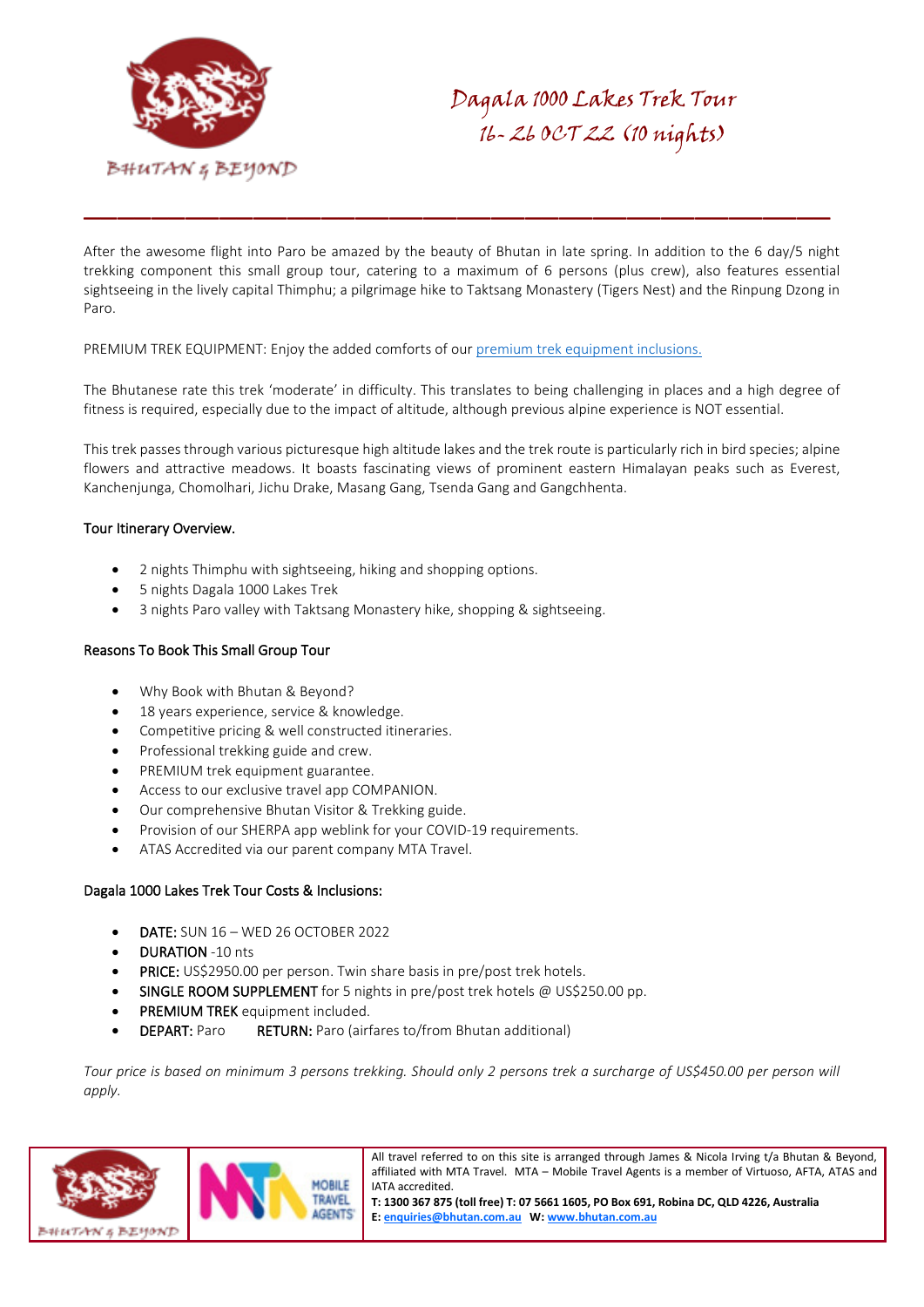

# Tour Inclusions:

- Professional Bhutanese guide, driver & minibus or coach
- All touring & transfers throughout your journey
- Bhutanese 3\* hotels w/private bathrooms for 5 nts
- Dagala 1000 Lakes Trek 6 days/5 nights
- PREMIUM trekking equipment included
- All meals & bottled water (exc on trek boiled water)
- All entrance fees, hiking and sightseeing
- Bhutan visa fees & processing.
- Sustainable development fee (SDF) & local taxes
- When trekking accommodation is in tented campsites
- When trekking additional support crew are included
- Professionally op by Bhutan Tourism Corp Ltd (BTCL)

# Tour Exclusions:

- Flights to/from Paro are additional.
- Personal items: phone calls, laundry, drinks, designer coffee's etc.
- Tipping we will advise your tipping regime.
- Travel Insurance which MUST cover high altitude trekking!
- Any COVID-19 PCR or RAT tests required.

# CALL THE BHUTAN TRAVEL EXPERTS ON AUS [toll free,](tel:1300%20367%20875) James – [0412 416 111,](tel:0412%20416%20111) Nicola [– 0413 598 669](tel:0413%20598%20669)

#### COVID-19 Updates & Procedures:

Our Sherpa travel app will keep you updated with COVID-19 requirements pre, during & post travel. These include PCR, RAT & any other tests and where to get them, vaccination certificates & other documentation plus any tracing apps required at your destination and stopovers. Once your tour booking is confirmed and your air travel process commences, we will provide you with your personal Sherpa app web links to assist you manage the COVID-19 procedures that will be relevant at the time of travel.

#### Cancellation Conditions:

- Deposit date until 35 days prior arrival in Bhutan Land tour deposit is refundable less B&B service fees.
- 35 days or less prior to arrival in Bhutan No land tour refund permitted.

Please note: - *These conditions cover land travel arrangements only, not airfares, which are subject to their own cancellation conditions.*

# DETAILED TOUR ITINERARY – 16-26 OCT 2022



All travel referred to on this site is arranged through James & Nicola Irving t/a Bhutan & Beyond, affiliated with MTA Travel. MTA – Mobile Travel Agents is a member of Virtuoso, AFTA, ATAS and IATA accredited.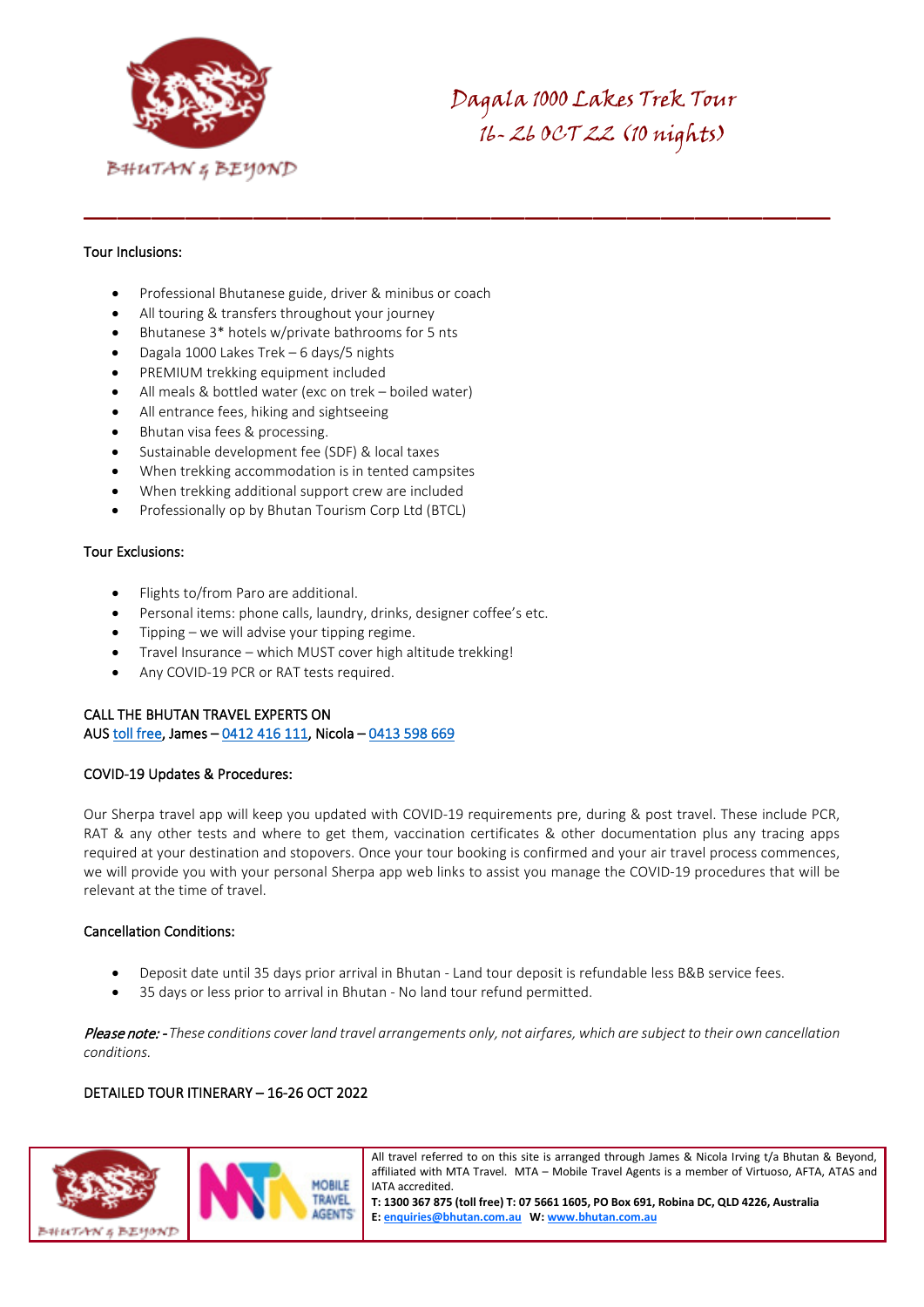

#### Sunday 16 October:

# Paro Airport to Thimphu Valley (1 hr 30 mins)

After clearing immigration and customs you will be greeted by your BTCL guide and driver and transferred to Bhutan's capital Thimphu. Travelling through the spectacular countryside, en-route make a stop at the Tachogang Lhakhang (iron bridge). All the houses and buildings in the Kingdom are painted and constructed in traditional Bhutanese style. On arrival in Thimphu visit the colourful weekend markets, followed by lunch at a local restaurant.

Enjoy the remainder of the day to explore Thimphu, both by vehicle and on foot, including visits to the colourful weekend markets; the National Memorial Chorten and the Takin Preserve – home to Bhutan's most unusual national mammal.

#### Overnight Thimphu– [Bhutanese Style 3\\* Hotel](https://bhutan.com.au/thimphu-hotels/)

#### Monday 17 October:

#### Activities in the Thimphu Valley today.

This morning visit the awesome Buddha Dordenma statue located at Kuenselphodrang. The statue is made of bronze and gilded in gold. It is considered the largest Buddha Shakyamuni statue in the world. There is also an excellent 3 km hike option through Kuenselphodrang Nature Park which offers sensational valley views.

Continue on to view the majestic Trashichhoe Dzong and visit the beautiful Tara Lhaden Zhingkham lhakang (temple). Next visit the 'Simply Bhutan' traditional display village followed by a Bhutanese lunch. At 'Simply Bhutan' you can try ara tasting (local spirit); suja tasting (butter tea); try your hand at archery and enjoy a cultural performance of song & dance during the lunch.

This afternoon visit the celebrated Royal Textiles Academy, a must see & enjoy some free time to wander Thimphu's main street Norzin Lam and visit the Craft Bazaar.

#### Overnight Thimphu – Bhutanese Style 3\* Hotel

#### Tuesday 18 October:

Day 1: Dagala Thousand Lakes Trek.

#### Thimphu – Geynekha – Gur, distance – 7 kms, time 3+ hours.

Transfer to the trek start point and meet up with your trek crew. The trek starts from the beautiful Geynekha village. The villages of this region produce famous masutake and chantarelle mushrooms.



All travel referred to on this site is arranged through James & Nicola Irving t/a Bhutan & Beyond, affiliated with MTA Travel. MTA – Mobile Travel Agents is a member of Virtuoso, AFTA, ATAS and IATA accredited.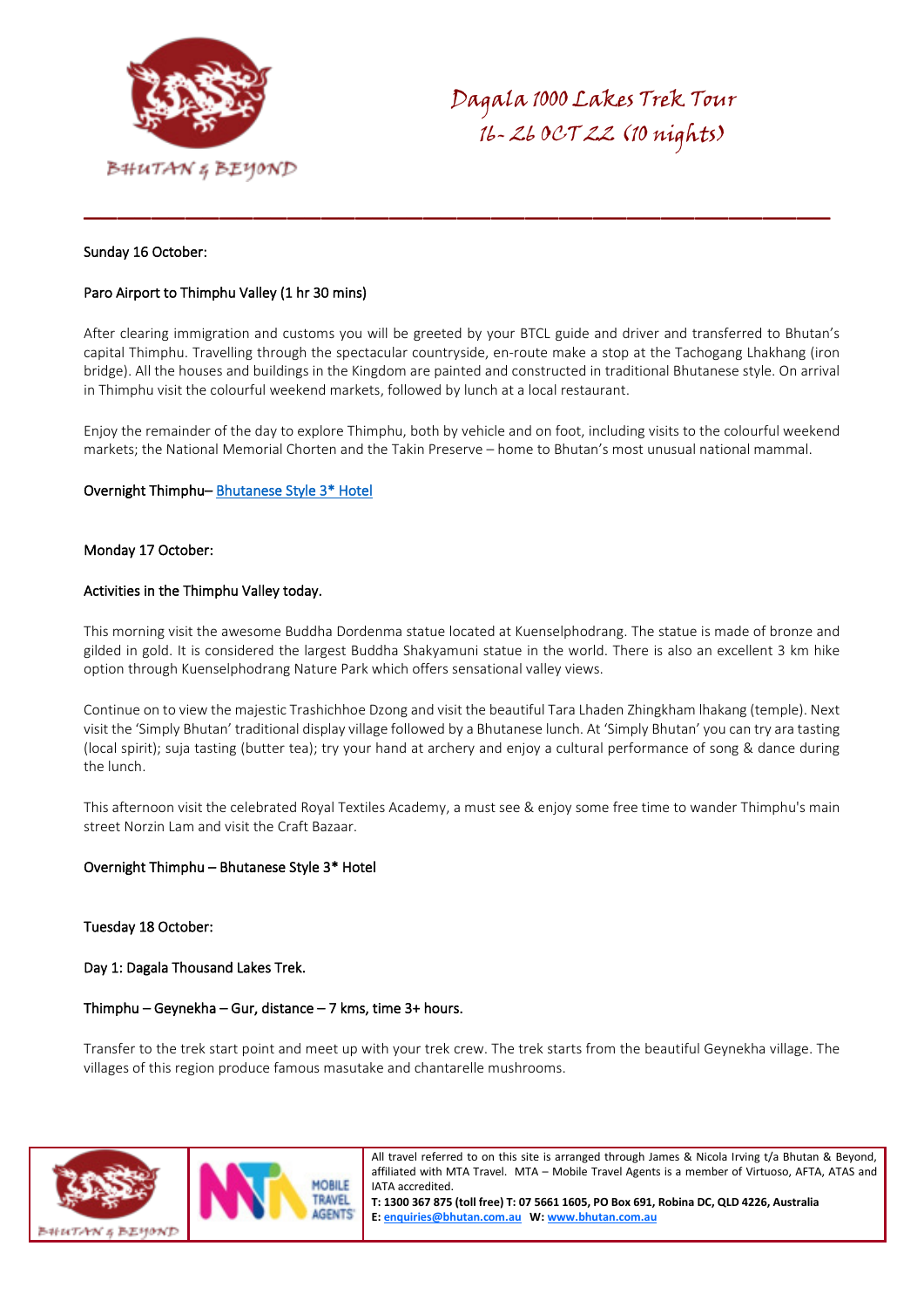

#### Tuesday 18 October - continued

Commence your trek through terraced fields and coniferous vegetation. After that the true communion with nature starts with alpine flora and plenty of birds. A short descent down to the river crossing is followed by two hours of gradual uphill climb. You reach the huge rock platform which offers a picturesque view of the valley. After another two hours of trekking you will reach Gur (3,290 m), amongst an abundance of flowers, where you camp for the night.

# Overnight Tented Campsite

#### Wednesday 19 October:

# Day 2: Dagala Thousand Lakes Trek.

Gur – Labatama: distance 12 km, time 5 hours.

Whilst trekking across the ridges enjoy the beauty of the rugged mountain vegetation. Your trail winds through flowers and wild asparagus (in spring) and the meadows are refreshing and inspiring. The first pass, symbolized by a huge cairn, gives a spectacular view of Kanchenjunga (Sikkim) and most of the Bhutanese Himalayan peaks. Descending from the pass view the whole Dagala range. Also view meadows and Yak herders camps. Once descended into the Labatama valley ascend gradually through the valley passing some Yak herder huts. Finally you reach Utsho Tsho (lake). The campsite is right next to the lake where plenty of golden trout flourish (4300 m).

#### Overnight Tented Campsite.

#### Thursday 20 October:

#### Day 3: Dagala Thousand Lakes Trek

Enjoy a day at leisure relaxing and exploring Labatama valley. For the energetic choose from a range of day excursions to either Relitsho, Hentsho or Jametsho lakes. Camp at Labatama (4300 m).

#### Overnight Tented Campsite.

#### Friday 21 October:

#### Day 4: Dagala Thousand Lakes Trek

#### Labatama – Panka: distance – 8 km, time – 4 hours.

The trail climbs along the western side of Dala Tsho up to a saddle at 4520 m from where you have a majestic view of the prominent Himalayan peaks. On a clear day view Everest, Kanchenjunga, Masang Gang, Gangchhenta, Tsenda Gang and



All travel referred to on this site is arranged through James & Nicola Irving t/a Bhutan & Beyond, affiliated with MTA Travel. MTA – Mobile Travel Agents is a member of Virtuoso, AFTA, ATAS and IATA accredited.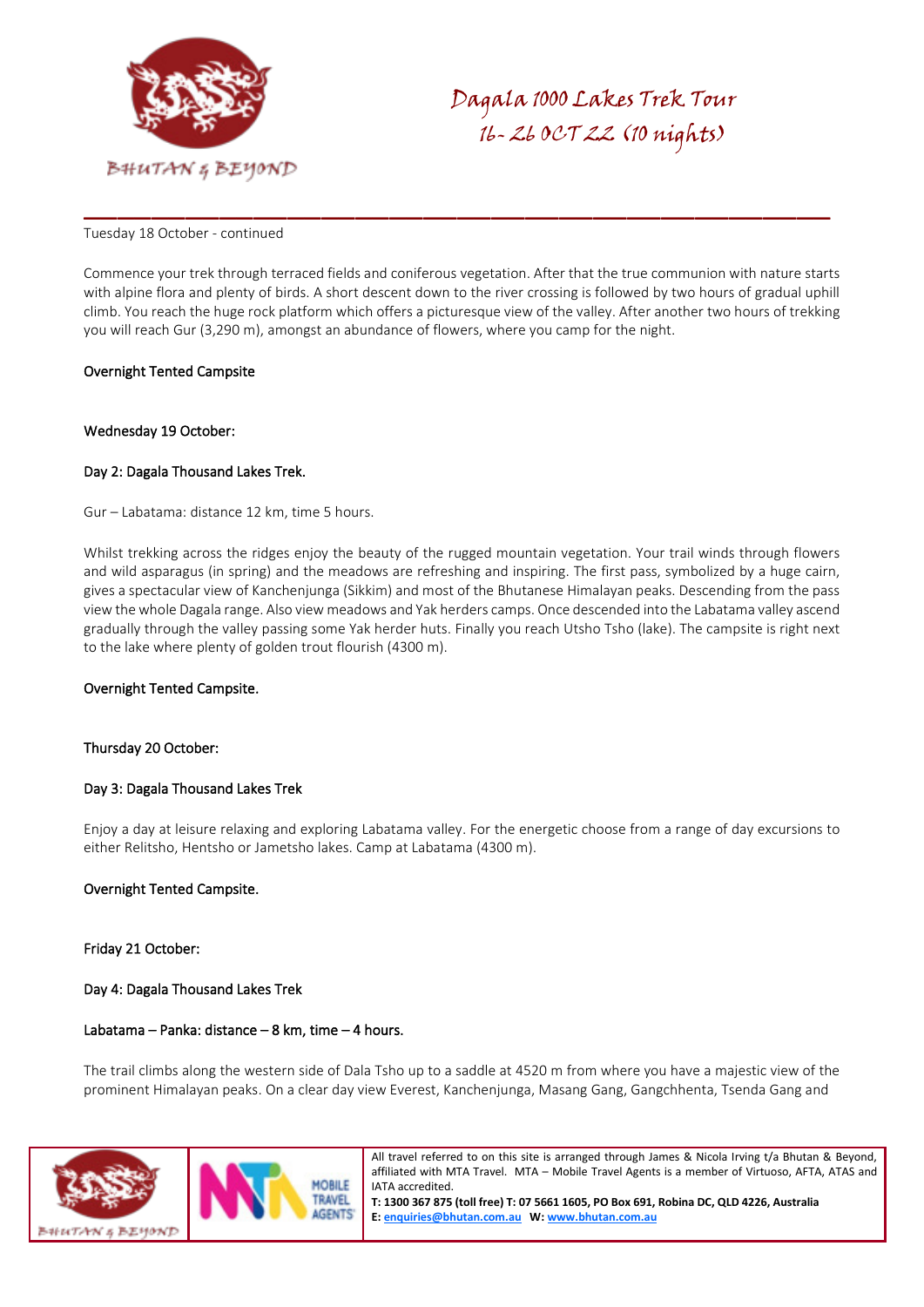

Friday 21 October - continued

Jichu Drake. If you want an even better view you can climb to a peak close to the saddle with an altitude of 4720 m. From the saddle the path descends, passing some Yak herder huts, to Doccha Chu (river). The trail follows the river for a while staying higher up on the slope until you reach Panka. Here Himalayan Monal Pheasants are a common sight. Camp at Panka (4,000 m).

#### Overnight Tented Campsite

#### Saturday 22 October:

# Day 5: Dagala Thousand Lakes Trek.

#### Panka – Tsheregang: distance – 8 kms, time – 4 hours.

This day entails the crossing of several passes. None of them affording a major climb and often with an abundance of mountain birds. After crossing the Chare La and Japhu La (passes) start a long descent to your camp at Tsheregang (3080 m). Furthermore from here you will enjoy a great view of Bhutan's capital Thimphu.

#### Overnight Tented Campsite.

Sunday 23 October:

#### Day 6: Dagala Thousand Lakes Trek

#### Tsheregang – Chamgang: distance 6 km, time 3 hours.

From the campsite it is a short hike down to the feeder road. This will lead you to the village of Chamgang near Simtokha town. There is a new road to Chamgang where you will be met by your driver. Farewell your trekking crew!

#### Chamgang to Paro: (1 hour 40 mins)

On completion of the trek you are collected and transferred to your overnight accommodation in the Paro Valley. Enjoy a restful afternoon to do as much or as little as you like. Consider a traditional hot stone bath at your hotel or a local farm house (cost additional). Or consider a stroll through Paro town which offers good shopping for handicrafts and local jewellery.

#### Overnight Paro Valley [– Bhutanese Style 3\\* Hotel](https://bhutan.com.au/paro-valley-hotels/)



All travel referred to on this site is arranged through James & Nicola Irving t/a Bhutan & Beyond, affiliated with MTA Travel. MTA – Mobile Travel Agents is a member of Virtuoso, AFTA, ATAS and IATA accredited.